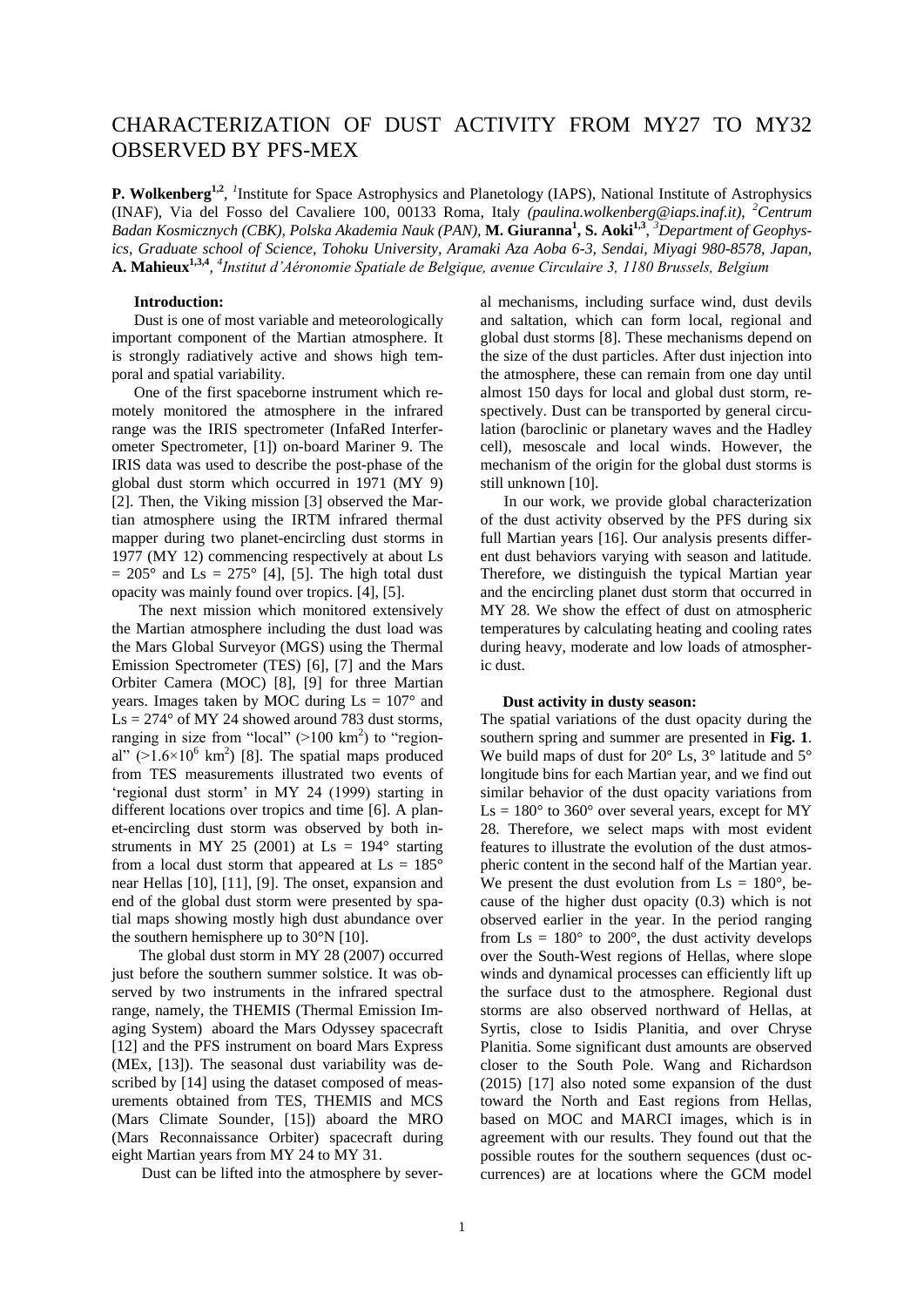predicts high surface wind stresses. As the dust lifting continues, it begins to be transported northward by the global circulation. Dust opacities larger than 0.4 are also observed in the southernmost regions during local spring and summer seasons, resulting from the sublimation of the South polar cap, where the dust trapped in the ices is released into the atmosphere. Unexpected medium dust load values are also retrieved over latitudes higher than 60°N during the cold seasons. These are likely  $CO<sub>2</sub>$  ice particles retrieved as dust.



Fig.1. Spatial maps of total dust opacities with a topography contour for a typical Martian year during: a. Ls =  $180^{\circ}$  -  $200^{\circ}$ , b. Ls =  $200^{\circ}$  -  $220^{\circ}$ , c. Ls =  $220^{\circ}$ - 240°, d. Ls = 240° - 260°, e. Ls = 260° - 280°, f. Ls  $= 280^{\circ} - 300^{\circ}$ , g. Ls = 300° - 320°, h. Ls = 320° -340 $^{\circ}$ , i. Ls = 340 $^{\circ}$  - 360 $^{\circ}$ , i. Ls = 0 $^{\circ}$  - 20 $^{\circ}$ .

The maximum extent of the dust opacity is reached from  $\text{Ls} = 240^\circ$  to  $260^\circ$ , when it is observed over the whole Southern hemisphere, and up to 30°N. On the contrary, low values of dust opacity  $(< 0.1$ ) are found over northern mid-latitude regions, during the  $\text{Ls} =$ 210° to 300°. The observed spatial dust dichotomy (**Fig. 1**) appears associated with the N-S topographic dichotomy line on Mars [18].

From  $\text{Ls} = 300^\circ$ , the dust starts developing over the mid-latitude northern regions, with larger values at the end of year and at the beginning of the following year. The dust opacity increase observed around 60°N for all longitudes starting from  $\text{Ls} = 340^\circ \text{ orig}$ inates from the sublimation of the North polar cap edges during the spring season. Peculiar regions of persistently high dust opacity are also evident in the Northern hemisphere during the main dust activity season. More specifically, regional dust storms are likely occurring over Tyrrena Terra and Chryse Planitia at Ls = 200 – 280°, and over Acidalia Planitia and Tyrrena Terra at the end of the year (Ls  $= 340^{\circ} - 360^{\circ}$ .

### **Global dust storm in MY28:**

 The onset of a global dust storm could be characterized by the coalescing of multiple regional storms [9]. During the planet-encircling dust storm observed in 2007 (MY 28), the seasonal and spatial evolution of dust activity showed peculiar behavior.

In this work we consider the beginning of the global dust storm of MY 28 to be when the dust opacity over some places gets larger than 0.4. This happens from  $Ls = 200^{\circ}$  (**Fig. 2**).



Fig.2. Spatial maps of total dust opacities with a topography contour for the global dust storm in MY 28 during: a. Ls =  $200^{\circ}$  -  $235^{\circ}$ , b. Ls =  $235^{\circ}$  -  $270^{\circ}$ , c. Ls =  $270^{\circ}$  -  $305^{\circ}$ , d. Ls =  $305^{\circ}$  -  $340^{\circ}$ .

Significant amounts of dust are lifted up in the atmosphere over the south polar regions, close to the west side of Hellas and Noachis areas, while some preceding occurrences of atmospheric dust are also observed over Chryse Planitia at  $\text{Ls} = 180^\circ$ ; this is also seen by MOC and on MARCI images [17] but later in the season, namely, at  $\text{Ls} = 260^\circ$ . Unfortunately, we are not able to deeper investigate the seasonal variations between  $\text{Ls} = 230^\circ$  and  $270^\circ$ , because of PFS sparse data. However, Wang and Richardson (2015) [17] suggested that the dust from the region Chryse Planitia was moved to Noachis Terra by means of cloud transport. The dust cloud travel from North to South is still ambiguous, because of the lack of images from MARCI. Also, some calculations showed that this transport requires a continuous wind speed of around 25 m/s during the full day, condition which is not possible to meet [19].

In contrast to a typical Martian year, the maximum of dust activity in MY 28 (see **Fig. 2**) is found later at  $\text{Ls} = 270^\circ$ , and high amounts of dust persist in the atmosphere until  $\text{Ls} = 305^\circ$  over most of the tropical and sub-tropical regions (30°S - 30°N of latitude). In this period, the total dust opacity exceeds 2 for some locations. In the Ls interval of 305° to 340°, the high dust opacity is still present, while, during a typical Martian year, the total dust opacity is already low, i.e. less than 0.2. The heavy loads of dust during the maximum activity are mostly observed over low northern and southern latitudes. The PFS observations of global dust storm in MY 28 are consistent with THEMIS observations [12].

**Heating and cooling rates during high, moderate and low amount of dust in the atmosphere**:

Heating and cooling effects of dust are estimated in the infrared range from  $7.87 - 10.31$  µm  $(1270 -$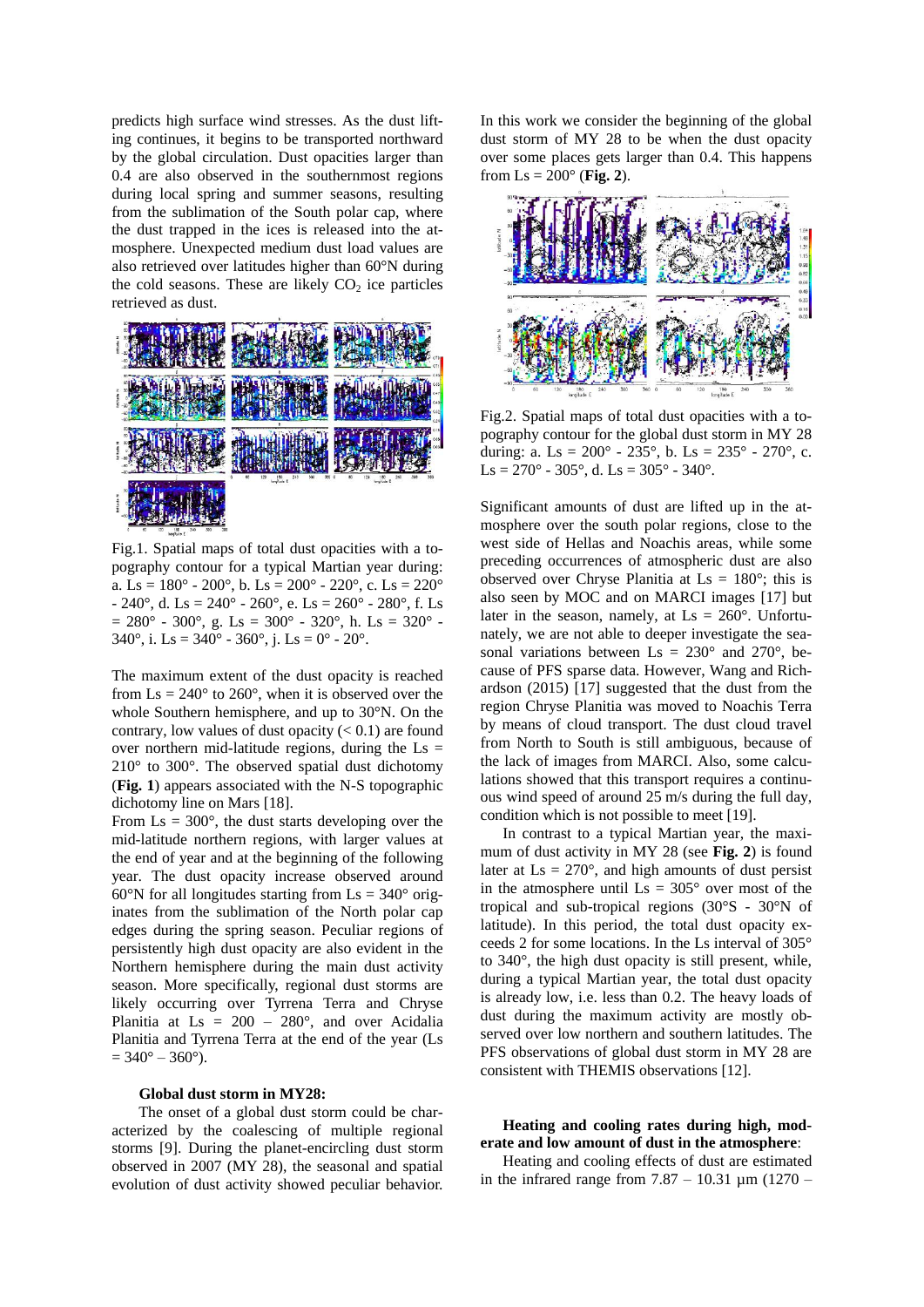970 cm<sup>-1</sup>) and in the visible range at 0.67  $\mu$ m (0.66 – 0.68 µm). Our purpose is to show vertical profiles of heating and cooling rates during high, moderate and low dusty condition for selected measurements, and to investigate the effects of dust on atmospheric temperatures. Four PFS measurements from orbits 4510, 4471, 4328 and 4428 have been selected in the latitude belt between 25°S and 45°S during the global dust storm of MY 28. The corresponding PFSretrieved dust column-integrated optical depths are 1.73, 1.46, 0.41, 0.16, respectively. All measurements were acquired in the afternoon, between 12 and 15 h LT, to assure the highest impact of solar insolation.

 In order to compute the heating and cooling rates we used the temperature profiles retrieved from PFS, and the vertical distribution of dust opacity derived from measurements by the MCS – MRO. In this study we used the formula for the dust vertical distribution derived from the MCS dataset of dust opacities (Eq.15 in [20]). We first selected MCS dust profiles in MY 29, from  $\text{Ls} = 240^\circ$  to 275° and for latitude region between 25°S and 45°S selected, and with a goodness of fit  $R^2 > 0.98$ . Then, we made our calculations by using either a "typical" (most common) dust profile in this selection, and dust vertical profiles selected to be as close as possible in time and in place to the selected PFS observations (**Fig. 3**). We also used MCS dust profiles in MY 28 averaged for a region from  $30^{\circ}$ S to  $30^{\circ}$ N at Ls =  $280^{\circ}$ provided by N. Heavens (private communications). The net heating and cooling rates calculated for the vertical dust distributions from MY 28 and MY 29 are plotted in **Fig. 4a, b and c**. They show in principle a similar effect of dust on thermal balance in the atmosphere. We observe a significant net heating of atmospheric layers above the maximum peak of dust profile induced by solar radiation. The net heating rate increases with total dust opacities. **Fig. 4c** presents maximum of net heating and cooling rates higher in altitude and in values than in **Fig. 4a, b** due to the higher altitude of peak for the dust vertical distribution in MY28 (**Fig. 3**).

In all cases, the atmospheric layers above the altitude of max dust opacity are strongly heated. The maximum heating is always observed at altitudes about 15-20 km higher than the altitude of max dust opacity in the MCS profiles. Net heating rates as high as 40-50 K/day are derived for moderate dust loads in MCS profiles during regional dust storms in MY 29, and as high as 60-80 K/day during the global dust storm of MY 28. Even low amount of dust around 0.16 produces the net heating rate of a few kelvins per day which is consistent with work done by [21]. Previous calculations of heating rates presented by [22] and [23] showed similar results of 80 K/day and 70 K/day, respectively, for heavy loads of dust in the atmosphere which are in good agreement with our calculations. However, it is necessary to highlight

that the numbers strongly depend on both optical properties and vertical distributions of dust [23].



Fig. 3. MCS dust vertical distributions in MY 29 and MY 28 (dashed lines) normalized to PFS total dust opacities around 1.73 (orbit 4510), 1.46 (orbit 4471), 0.41 (orbit 4328), 0.16 (orbit 4428).



Fig. 4. Net heating and cooling rates for different dust vertical distribution: (a) same location and LT of PFS temperature profiles (MY 29b) ; (b) typical (MY 29); (c) averaged during MY 28 dust storm.

Contrary to the heating, the cooling of atmosphere due to the dust is evident close to the surface and in the lower layers of the atmosphere. However, the intensity of net cooling rate depends on the total dust opacity (**Fig. 4a, b and c**). For dusty atmospheres, the cooling is not particularly effective near the surface due to green-house effect by dust. Indeed, photons are trapped in the lower part of the atmosphere and cannot escape to the space, being blocked and